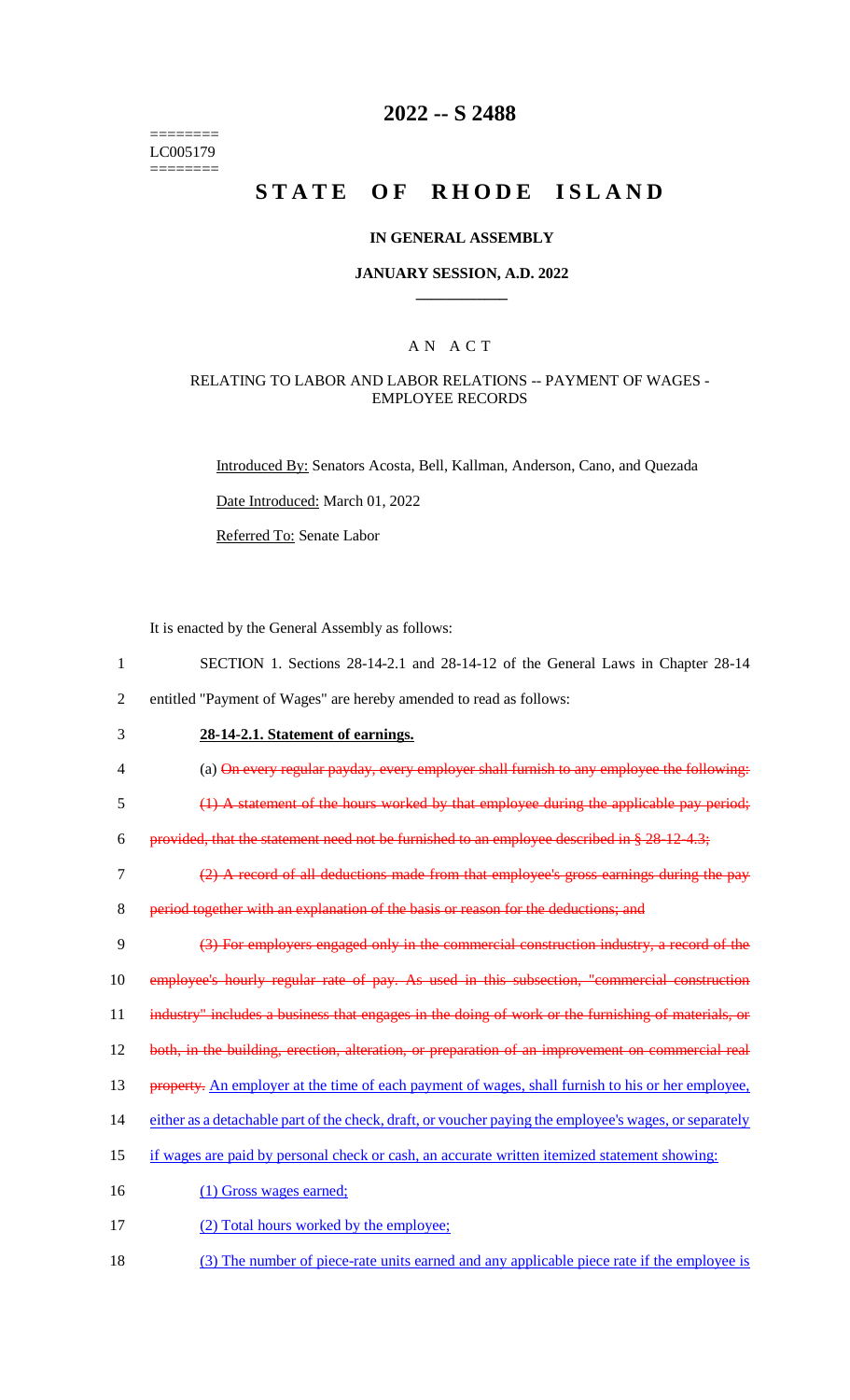1 paid on a piece-rate basis;

| $\sqrt{2}$ | (4) The amount and purpose of each itemized deduction in understandable language and                         |
|------------|--------------------------------------------------------------------------------------------------------------|
| 3          | form;                                                                                                        |
| 4          | (5) Net wages earned;                                                                                        |
| 5          | (6) The inclusive dates of the period for which the employee is paid;                                        |
| 6          | (7) The name of the employee and only the last four (4) digits of his or her social security                 |
| 7          | number or an employee identification number, other than a social security number;                            |
| 8          | (8) The name and address of the legal entity that is the employer; and                                       |
| 9          | (9) All applicable hourly rates in effect during the pay period and the corresponding                        |
| 10         | number of hours worked, at each hourly rate by the employee. The deductions made from payment                |
| 11         | of wages shall be recorded in ink or other indelible form, properly dated, showing the month, day,           |
| 12         | and year, and a copy of the statement and the record of the deductions shall be kept on file, in             |
| 13         | <u>accordance with § 28-14-12. For purposes of this section, "copy" includes a duplicate of the</u>          |
| 14         | itemized statement provided to an employee or a computer-generated record that accurately shows              |
| 15         | all of the information required by this section.                                                             |
| 16         | (b) All statements and records required to be furnished to an employee by this section may                   |
| 17         | be furnished as an electronic record. The employer shall furnish to an employee a printed or                 |
| 18         | handwritten record, in lieu of an electronic record, at no cost to the employee, when a written              |
| 19         | authorization from such employee is provided to the employer.                                                |
| 20         | 28-14-12. Employment records.                                                                                |
| 21         | Every employer shall keep a true and accurate record of hours worked and wages paid each                     |
| 22         | pay period to each employee in any form that may be prescribed by the director. The employer                 |
| 23         | shall keep the records on file for at least three $(3)$ years after the entry of the record. At the start of |
| 24         | employment, an employer shall provide each of its employees, a written notice, in English or in the          |
| 25         | language identified by each employee as their primary language, containing the following                     |
| 26         | information:                                                                                                 |
| 27         | (1) The rate or rates of pay and basis thereof, including whether the employee is to be paid                 |
| 28         | by the hour, shift, day, week, salary, piece, commission, or other method, and the specific                  |
| 29         | application of any additional rates;                                                                         |
| 30         | (2) Allowances, if any, claimed, pursuant to permitted meals and lodging;                                    |
| 31         | (3) Employer's policy on sick, vacation, personal leave, holidays and hours;                                 |
| 32         | (4) The employee's employment status and whether the employee is exempt from minimum                         |
| 33         | wage and/or overtime;                                                                                        |
| 34         | (5) A list of deductions that may be made from the employee's pay;                                           |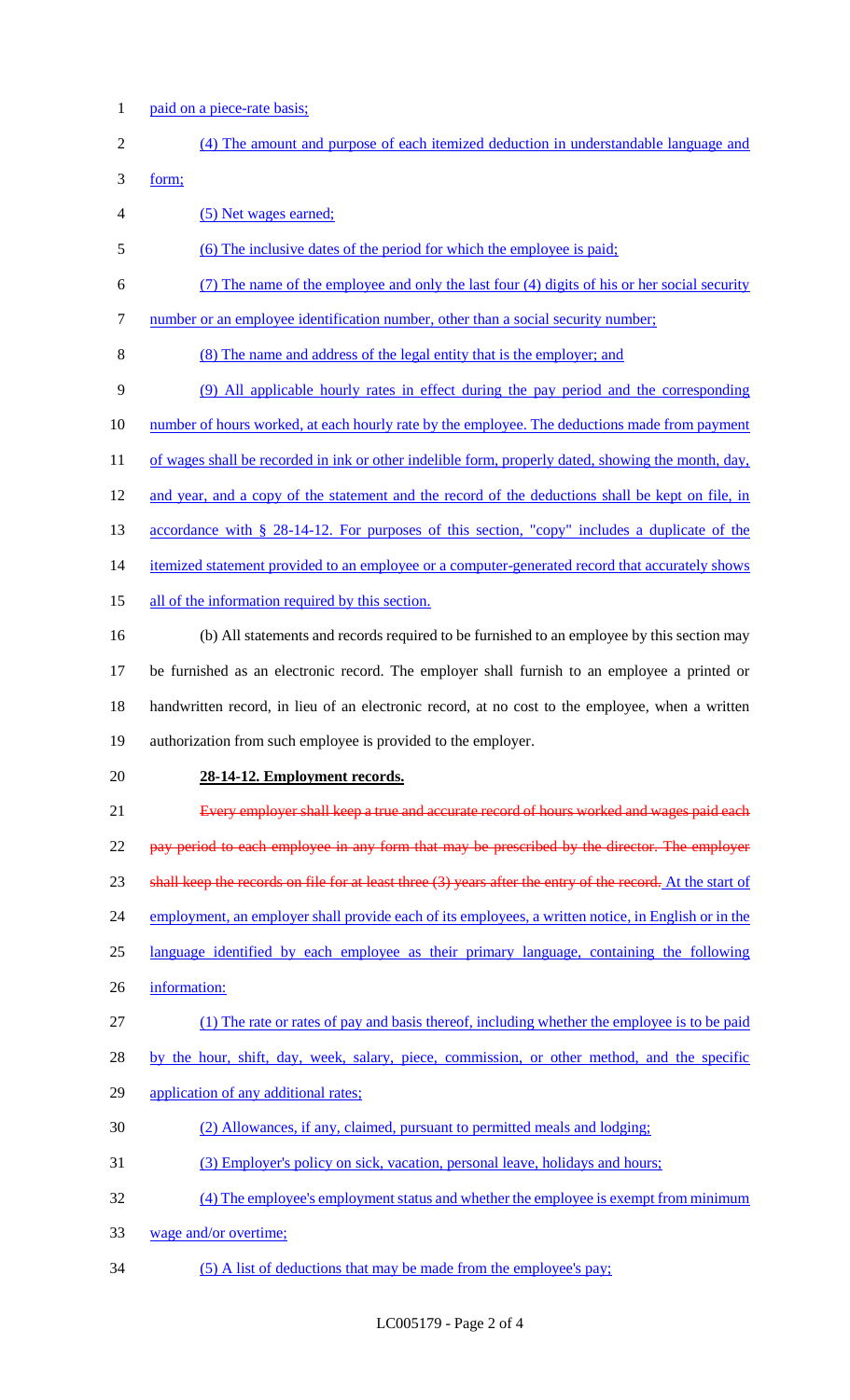1 (6) The number of days in the pay period, the regularly scheduled payday, and the payday 2 on which the employee will receive the first payment of wages earned; 3 (7) The legal name of the employer and the operating name of the employer, if different 4 from its legal name; 5 (8) The physical address of the employer's main office or principal place of business, and 6 its mailing address if different; and 7 (9) The telephone number of the employer. 8 (b) The employer must keep a copy of the notice under subsection (a) of this section, signed 9 by each employee, acknowledging their receipt of the notice. 10 (c) Employers shall establish, maintain and preserve, for not less than six (6) years 11 contemporaneously, true and accurate records of all of their employees' names, addresses, titles, 12 pay rates, hours worked each workday and workweek, basis of pay, total regular wages earned per 13 week, total overtime wages earned per week, deductions, dates of each pay period worked, and 14 total wages paid each pay period. 15 (d) The employee has a right to inspect and copy, if upon request, their employment records 16 referred to in this section. 17 (e) Liquidated damages of one hundred dollars (\$100) for each pay period in which the 18 employer failed to properly maintain its employees' wage records, as required by this section, not 19 to exceed, two thousand five hundred dollars (\$2,500), plus counsel fees and their costs shall be 20 awarded in any action brought by the director of labor and training on behalf of the employee or 21 by the employee. 22 (f) Upon written request of a complaining employee, who is entitled to bring an action 23 under this section, the director of labor and training may bring an action, in accordance with this 24 section, and on behalf of the employee. 25 (g) At the complaining employee's option, he or she may institute a private action, seeking 26 an enforcement of their rights, monetary damages, and other applicable statutory remedies. 27 SECTION 2. This act shall take effect upon passage.

======== LC005179 ========